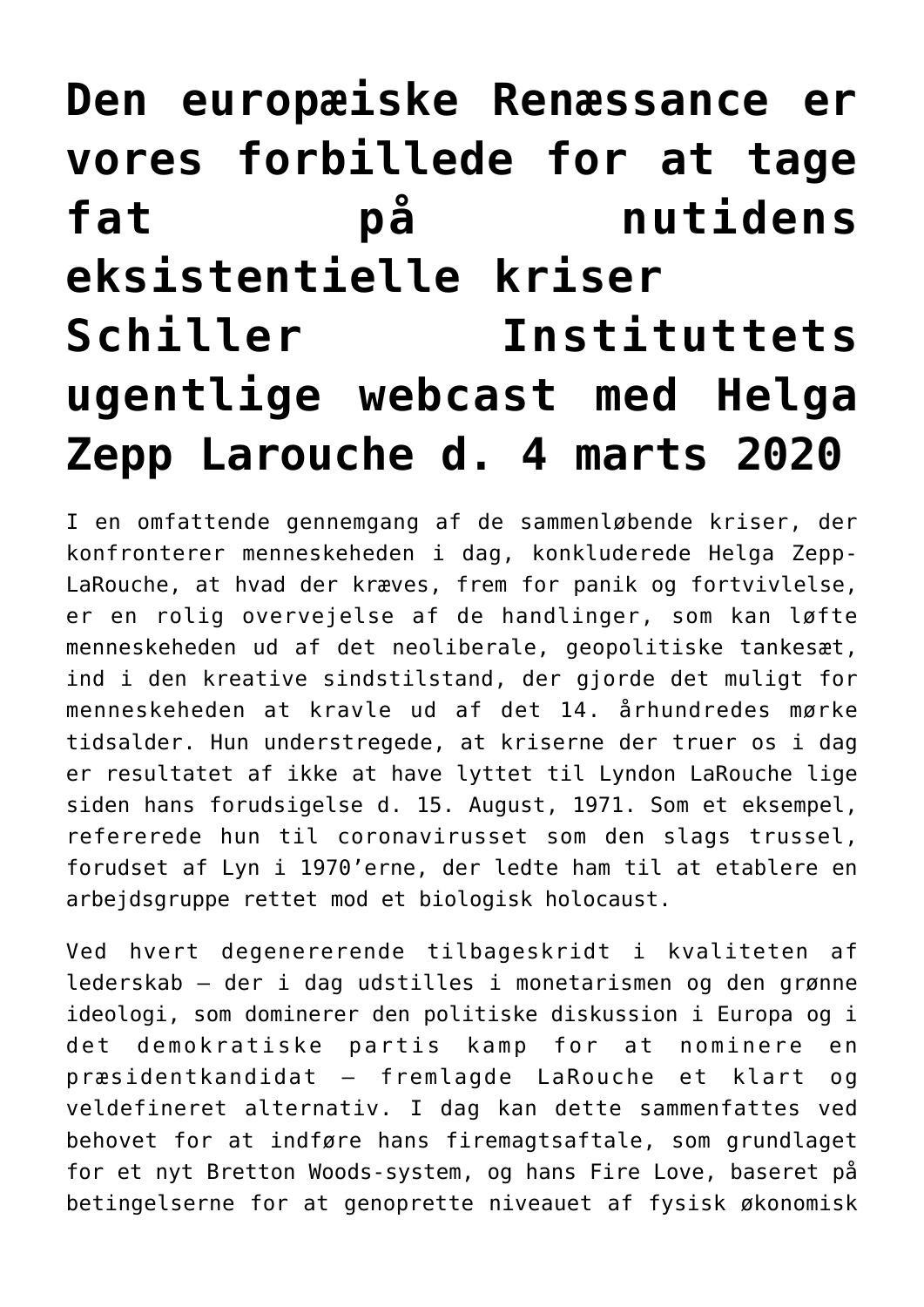produktion, nødvendigt for at overvinde kriserne.

Hun konkluderede ved at minde seerne om Boccaccios rolle i at bevidstgøre den mørke tidsalders fordærvelse, hvilket inspirerede dem der igangsatte Renæssancen, specielt Dante og Cusanus. Det var ved at forkaste datidens dominerende aristoteliske filosofi, og erstatte denne med Platon, at moderne europæisk civilisation blev født. Der er ingen af de problemer, som i dag konfronterer os, der ikke kan løses ved at tage skabelsen af den europæiske renæssance som forbillede, baseret på en tilbagevenden til den klassiske tænkemetode.

## **THE EUROPEAN RENAISSANCE IS OUR MODEL TO ADDRESS TODAY'S EXISTENTIAL CRISES**

Schiller Institute webcast with Helga Zepp-LaRouche

HARLEY SCHLANGER: Hello, I'm Harley Schlanger from the Schiller Institute. Welcome to our webcast for today, March 4, 2020, with our founder and chairman Helga Zepp-LaRouche. The obvious starting point is the issue that's on virtually everybody's mind — the spread of the coronavirus. People are trying to figure out how to deal with it, governments are in action. There's a lot of panicking being spread by some people, and then there's also a lot of disinformation. I think given the record we have, based on Lyndon LaRouche's forecasting going back to 1971, what you have to say on this, Helga, is very significant for people. So, why don't we start with what the recent status of this is, and how are nations addressing it?

HELGA ZEPP-LAROUCHE: I think it is a very serious threat. There are several renowned virologists and experts who say it is, de facto, a pandemic already. Now, I will qualify that in a second. For those people who think this is too much, or that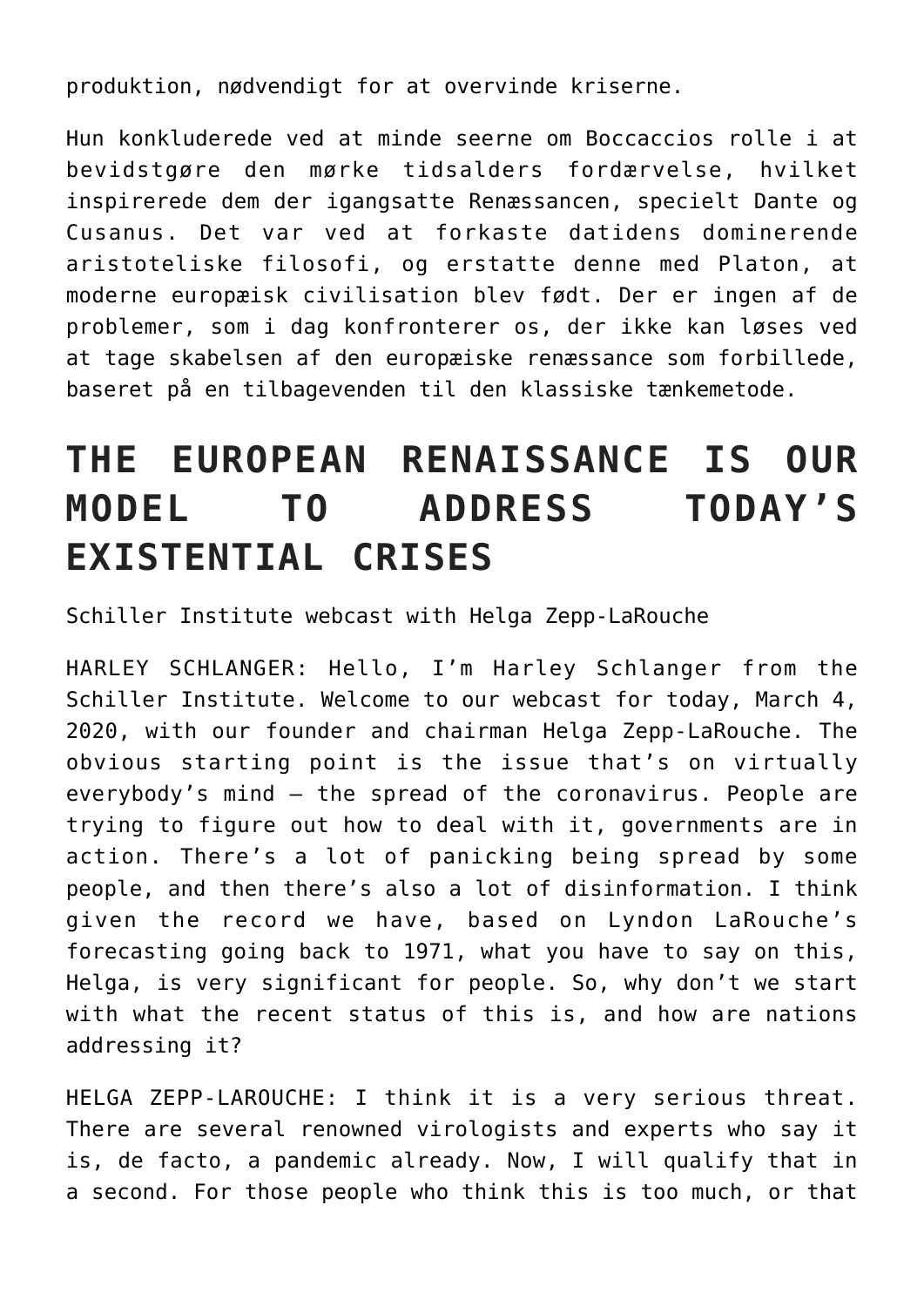this will cause panic, I think when you have a situation like that, it is extremely important to take a calm assessment of the situation and then move towards taking the actions necessary to combat the threat and do the kinds of things which will hopefully succeed.

Now the reason why this coronavirus is a very dangerous pandemic is it has characteristics which are more serious than previous pandemics, and it coincides with a financial system which was already bankrupt before the idea of the coronavirus appeared. Naturally, the effects both in the real economic situation and the real economy, as well as on the financial system, in all likelihood will trigger a collapse of this system. So, rather than only looking at the health aspect of the coronavirus, it is the absolute urgent moment and necessity to also move determinedly to reform the international monetary system which is bankrupt; to replace it with a new credit system which we should discuss in a second. And then use that crisis to bring about the changes in the strategic situation which will help to solve a whole bunch of other problems. President Trump reflected this in his way by saying it is an irony of the situation that because of the coronavirus crisis, forces are coming together which would normally never do so.

So, having said that, I think we should first look at the coronavirus itself. It is now officially spread to 70 countries, and it is not possible to reconstruct the origin, and who infected whom. But it has spread to what is called asymmetric transmission or community transmission, and that is now also affecting countries which do not have such a good health system as China or even the European or US have, which have big flaws in their health system already. So the danger is that all of this can continue to spread much faster. And I think there is also a vast under-reporting, because in many countries, the kind of testing which was done rigorously in China has not even started; including the United States where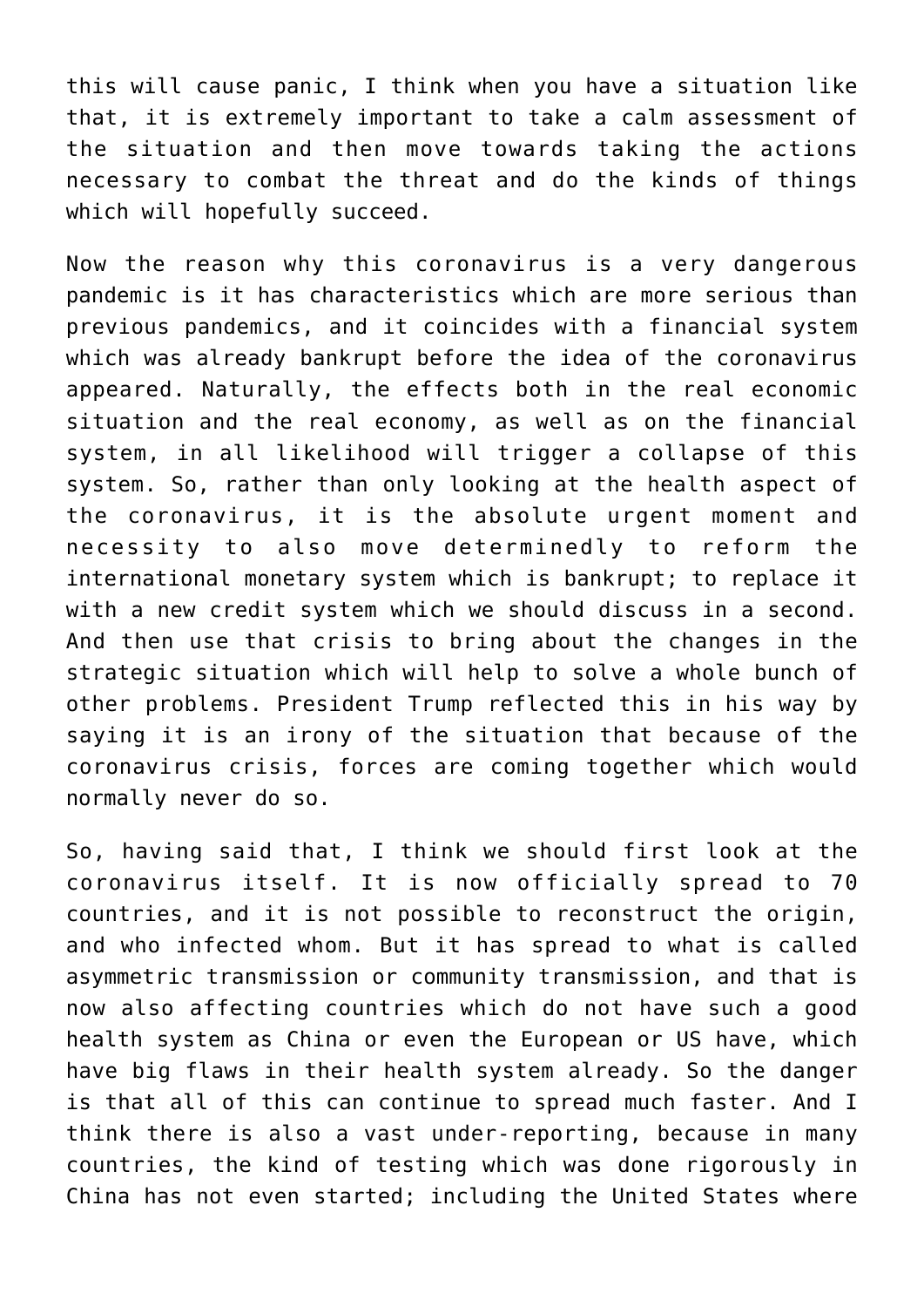the first test kits were flawed and did not work, which shows you one dimension of a broken-down health system. So, it is now regarded that several countries are really hotspots. China still even so because of the energetic methods used by the Chinese government. It is spreading now more quickly in other countries other than China, and it is also in South Korea, Iran, and Italy. But the situation is serious enough that major international events are being shut down. In Germany, they shut down the Leipzig Book Fair which was supposed to open shortly, the Kraft International Conference in Munich, and even the Hanover Fair has been postponed by three months. Similarly, in France, the Louvre has been closed, and they don't convene indoor events anymore with large crowds. That shows you that there is actually a serious concern.

I must say, however, that the reaction both in the United States and in Europe was delayed. I think measures should have been taken much clearer. I think the [German] Health Minister Spahn in earlier periods said the virus will not come to Germany; which is a rather absurd assumption. Naturally, the collapse of the health system which we have talked about many times before, is now really coming home to roost. So, the situation is that already last December, the European umbrella trade union for health workers and nurses put out an urgent complaint that because of the cuts and austerity and liberalization in the last decade — especially after the 2008 crisis — there was a severe health crisis. Not enough staff; pay for nurses and health workers has been cut in several countries; and resources have been cut down, and hospitals have been closed. That is now leading to a very critical situation.

If you look at China, which has 4.3 hospital beds per 1000 citizens, in the United States, it's only 2.5 beds per 1000 people. So, you can actually see that China has been in a much better situation to deal with it, and they took measures that have been characterized by the World Health Organization in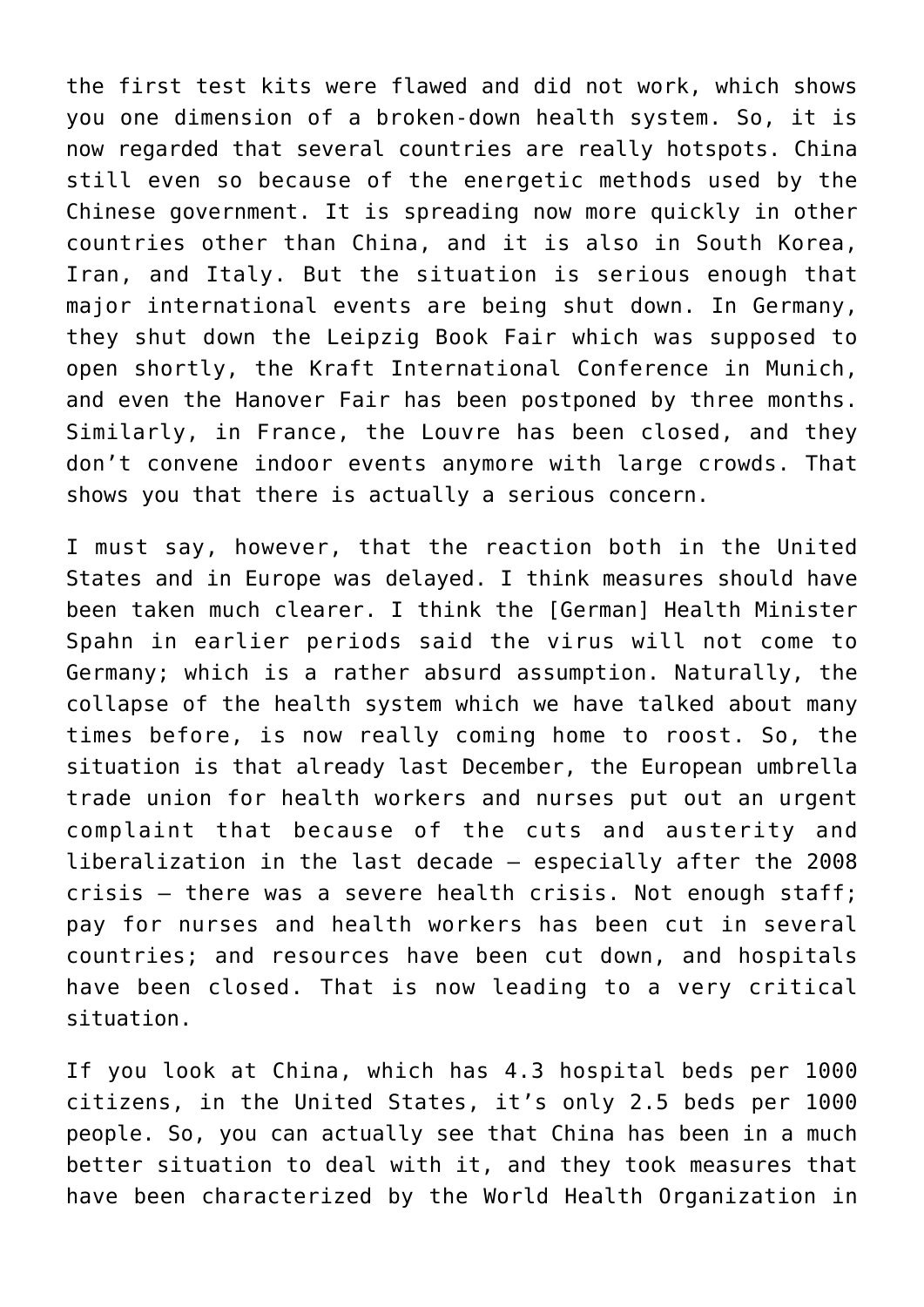such a way that they said that China has established a new standard in how to deal with such epidemics and pandemics. China now has offered help to the affected countries; they have offered help to the EU, but also Iran and other countries being hit very hard. Offering their expertise from the last several months, but also masks, protective gear, and I think the European Union and others would be well-advised to take the advice and the help offered by the Chinese. This is extremely important because a lot of time has already been lost, and now it is time for the kind of international cooperation which overcomes prejudice and geopolitical stupidity. I think this is now something which should really occur immediately.

SCHLANGER: When you speak of delay, I think back to the fact that in 1971, your late husband, Lyndon LaRouche, spoke about how, if we go with the policy of neo-liberalism which came through with globalization, austerity, and so on, that mankind would be confronted with biological holocausts. This warning was made very clearly, and yet, under the neo-liberal doctrine, the healthcare system, as well as the industrial system, manufacturing, food security; all of this has been torn down. So, besides the emergency measures, we really do need this radical transformation of the monetary financial system, don't we?

ZEPP-LAROUCHE: Let me stress one thing. Many of our viewers are quite aware of the fact that the name of my late husband has been slandered by many forces. But if you look at the present situation, I think it is a question of honesty to recognize that every one of his prognoses has come true. And the reason why he was so "controversial" is because he went against the powers that be, against the people who wanted to go for the complete deregulation of the markets, of the increase of the power of speculative interests in Wall Street and the City of London. When he made this historic prognosis on the 15th of August, 1971, when he said that when Nixon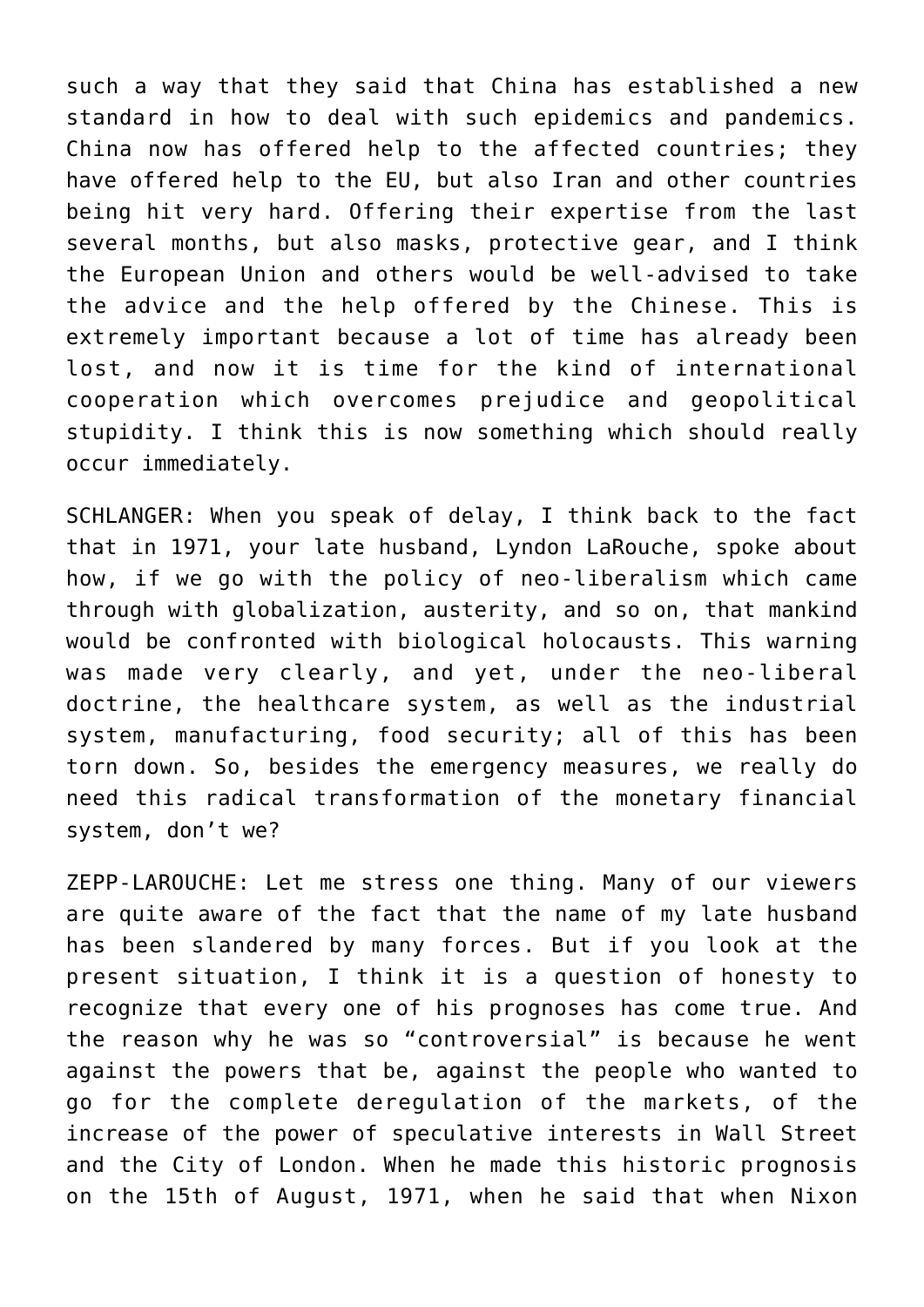decoupled the dollar from the gold standard, he abandoned the fixed exchange rates, and actually destroyed the Bretton Woods system by doing so. Lyndon LaRouche said, if you continue on this trend, it will inevitably lead to a new depression, to the danger of a new fascism, or there will be a replacement by a completely new economic world order. Then he proceeded every step of the way to warn about the consequences of the extreme monetarism which had been introduced and had been escalated by warning that you cannot continuously lower the living standard of entire continents — as it was done to the developing sector in Africa and Latin America and many of the Asian countries without causing old epidemics and new diseases to emerge. And that that was the big danger. At the end of the 1970s, beginning of the 1980s, we created something which was called the Biological Task Force, which was exactly studying the danger of the outbreaks of such new diseases. We also proposed the remedies; namely, to go into a crash program for optical biophysics, for the study of life sciences, to find cures for these new diseases. Obviously, this was not done, because it was not seen a profitable by the pharmaceutical industry and the banking interests behind them.

So, now we are at the situation where all the predictions of Lyndon LaRouche have come to the point of absolute boundary condition. This financial system is absolutely bankrupt; we have to dramatically reverse the monetary system and change it into a credit system. This is why I have issued a call for the immediate implementation of the Four Laws of Lyndon LaRouche. I will just briefly summarize again what they are. There has to be an immediate end to the casino economy. That means you have to have the introduction of a global Glass-Steagall banking separation in exactly the same way as Franklin D Roosevelt proposed and implemented it in 1933. Then you need new credit mechanisms; you need to bring back the issuing of credit into the sovereign power of governments, away from private interests. Which means you have to have a national bank in every country to issue credit for productive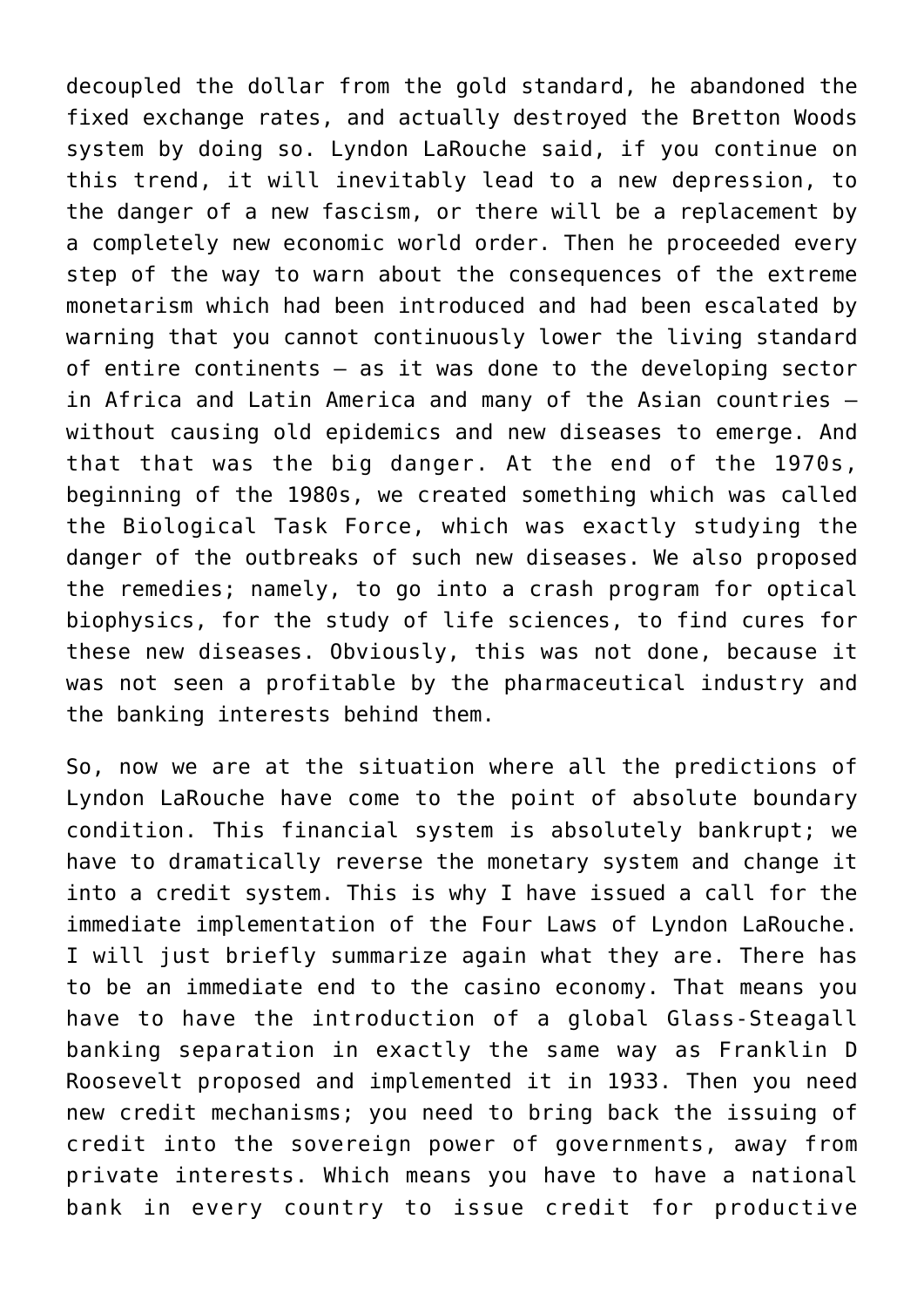investments. Then you have to implement a New Bretton Woods system by connecting these national banks in every country which must go back to a fixed exchange rate system. They must then have long-term agreements for investments in very welldefined infrastructure projects, in industrial investments, in an increase of productivity of the economy with a special emphasis on such frontier areas as fusion, bio-optics, biophysics, space cooperation. And we need an urgent implementation of the World Land-Bridge report, which we published several years ago; which is the idea to turn the New Silk Road into a World Land-Bridge by bringing economic development to all regions affected by crises right now. That would include: Southwest Asia, because of the refugee crisis; Africa, because of the corona crisis, but also the locust crisis, the migrant crisis.

But the key message of all of this is, there is a solution. This solution could be implemented extremely quickly. As a matter of fact, we have also proposed that a summit should take place among the four most important powers of the world — Russia, China, India, and the United States. Not at the exclusion of other countries, but these four most important and powerful countries much come together to implement these Four Laws. That such a summit is already in the works is on a very good track. I made this first proposal on January 3rd, following the assassination of General Soleimani in Iran. A few days after that, President Putin came up with a different but similar proposal, suggesting that the five permanent members of the UN Security Council should have an immediate summit to address the basic questions facing all of humanity. In the meantime, China and France have agreed, and today, Russian Foreign Minister Lavrov reported that also President Trump said he is very interested to participate in such a summit. So, that is the framework which could solve these problems very quickly. I would appeal to all people, rather than becoming anxious, becoming despaired, help us rather to bring these solutions about. I think this is the key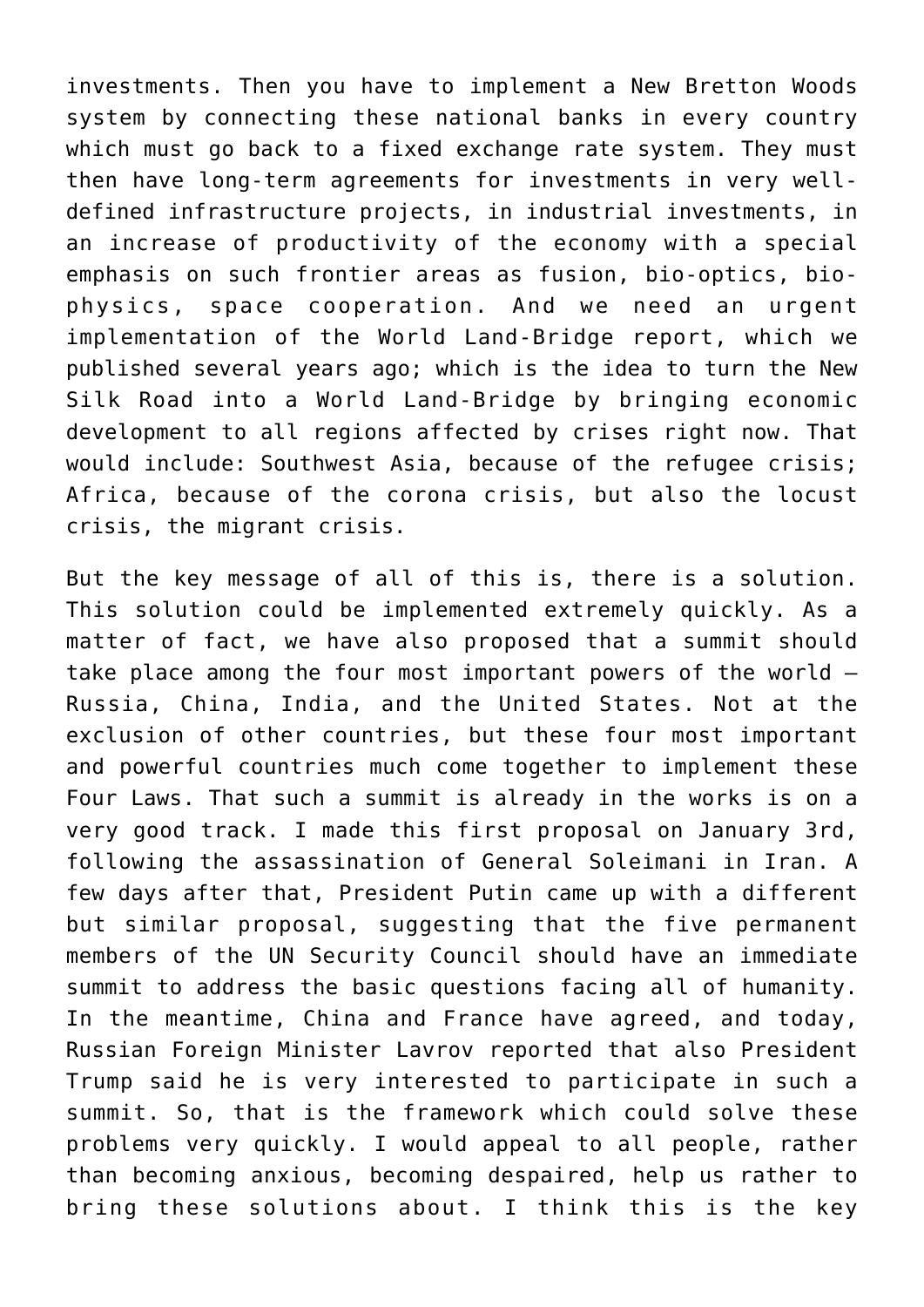characteristic of our organization — the Schiller Institute, the LaRouche movement — that we are fighting for actual solutions. The only solution which would function in such an extraordinary crisis, is to abandon the system which caused all of these crises, and replace it with a system which is in the interest of all nations. And move to a New Paradigm of international cooperation. So, that is eminently feasible if the political will can be mobilized. That's why I am asking you to contact us and work together with us to create the international support for these ideas.

SCHLANGER: Now in that context, we see the crazy response of the European Union and the Federal Reserve to the crisis. Assuming that you can somehow deal with the coronavirus crisis by flooding more money into the system. The Federal Reserve dropping the interest rates and so on. That's the continuation of the neo-liberal system; that's what we have to change, isn't it? That kind of thinking?

ZEPP-LAROUCHE: Yes, exactly! That really shows you that there is an absolute disconnect of the present neo-liberal establishments on both sides of the Atlantic. A complete disconnect of the causes of the crisis, and what is actually needed to remedy it. I have not seen any reflection of any of the leading liberal representatives in Europe or in the United States in the Democratic Party, for that matter, nor the neocons in the Republican Party, who would sit back and say, "Wait a second, why is our system not functioning? Why do we have a financial crisis? Why do we have the outbreak of pandemics?" I think that unwillingness of the liberal establishment is a very good reason for ordinary citizens to really mobilize and force a change, because as it looks right now, it will not come from these elites.

SCHLANGER: I think that's why we're seeing a global insurgency precisely against these elites. We just saw in the United States, besides the craziness of the Federal Reserve, the election underway. The Democratic Party looks as though the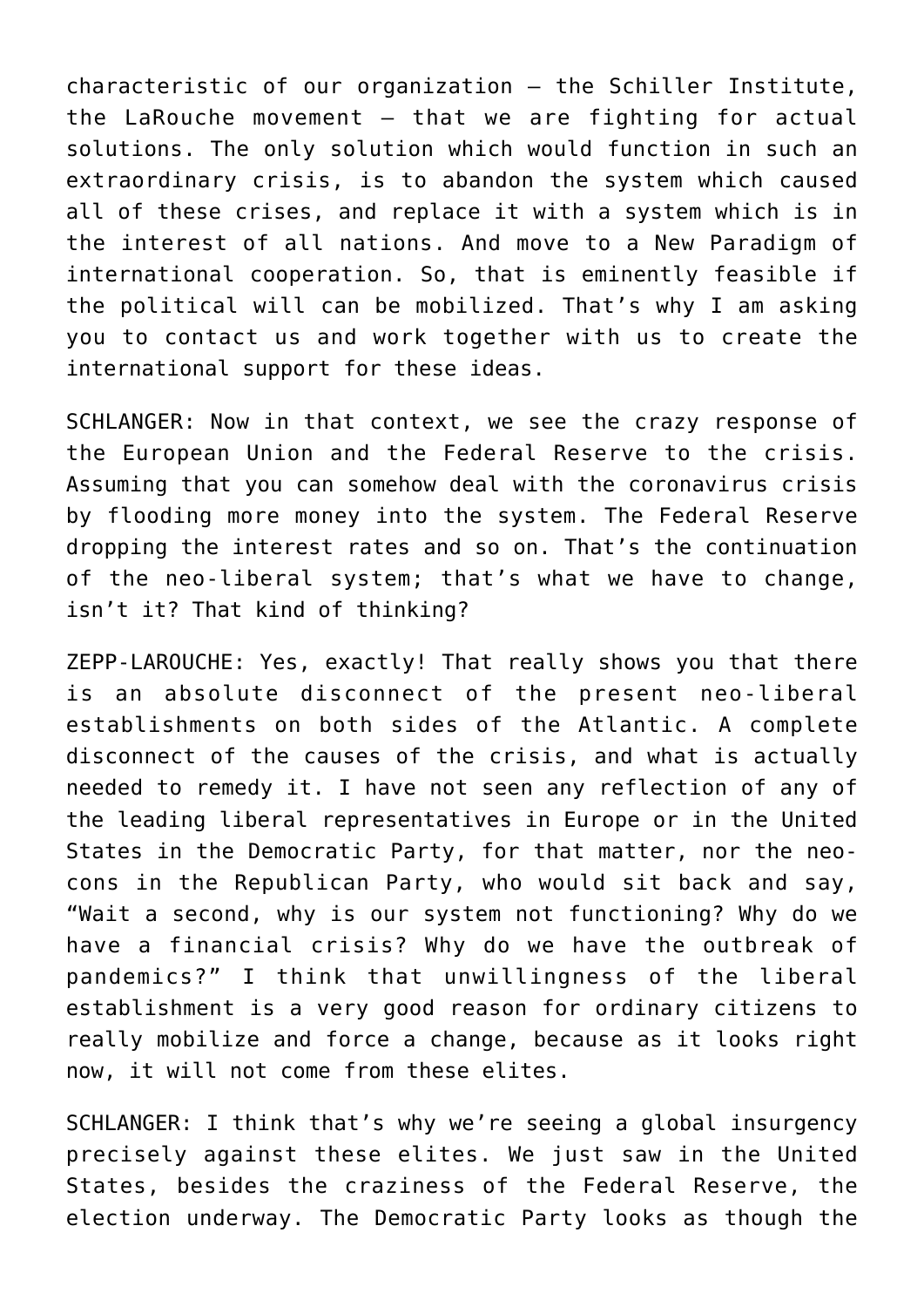establishment has decided they're at least for the moment, going to rally around Joe Biden, who if you look at him, this is Mr. Establishment. The Obama-Clinton Democratic Party. What are your thoughts after Super Tuesday? I know it's important. Bloomberg just announced today that he's dropping out; \$500 million for a handful of delegates. Probably the worst businessman in world history.

What are your thoughts now after Super Tuesday?

ZEPP-LAROUCHE: I think the DNC clearly wants to rig the election again; get Bernie Sanders out, who has his own massive problems without question. But to basically try to get all the other contenders to drop out and support Biden. This reflects the fact that they have absolutely not learned the lesson of 2016. They still don't know why Hillary lost the election. As you say, Bloomberg probably paid for each vote he got \$1000 to \$2000 or \$3000; I haven't calculated it exactly, but it was a very expensive vote buying. So, he blew \$500 million for advertisements; this is really the laughingstock, but I think a Biden candidacy would implement exactly what Bloomberg has been proposing, which is Green financing. It would be complete catastrophe.

I think we are now in a revolutionary situation, so forget about November 2020. The kinds of changes which the world urgently needs are a question of now. I think the immediacy of the situation is here. There were reports in the Italian financial press saying the only reason why there has not yet been a wide recognition that we are already in a pandemic, is because of the so-called "pandemic bonds". This was a financial instrument developed by the World Bank after the Ebola crisis, where investors could invest in a pandemic bond, which was supposed to finance such emergencies but also yield a profit of 6.9% to 11%. And another date of maturity of these pandemic bonds is due to come on March 15th. That shows you the utter absurdity; to delay necessary measures, including informing the public in the necessary way, just to not risk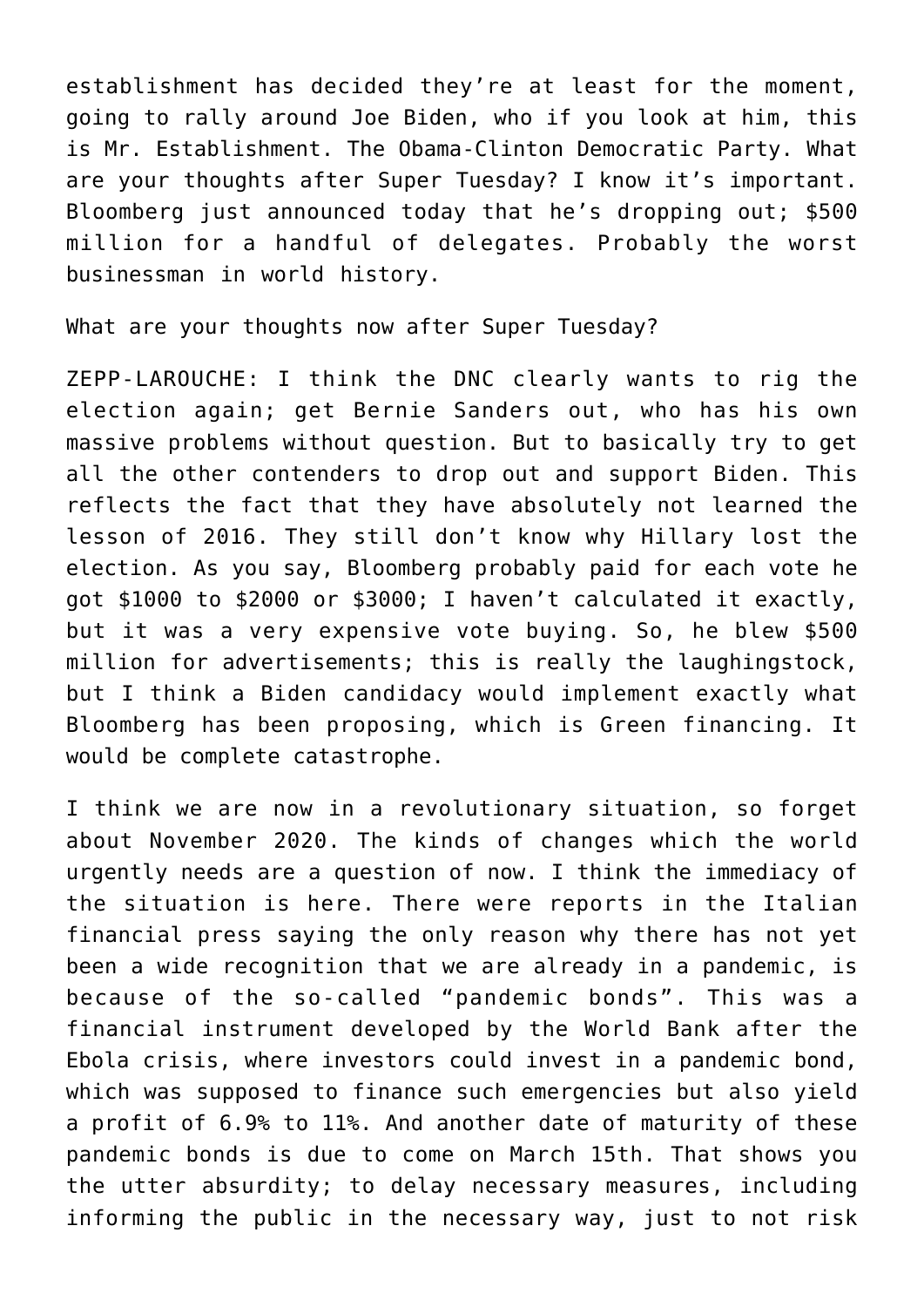the profit of some speculators. And it also shows you that the health sector is definitely not something which should be subject to financial speculators, but it should be absolutely the responsibility of sovereign governments to provide a health system for the common good of the people. I think this just shows you that the establishments at this point are incapable, unwilling to recognize the reason why the liberal system is not functioning. That means we will continue to have a very revolutionary moment. As the consequences of both the pandemic and the condition of the financial system will get clearer, I think the upheaval which we have seen in the health sector in all European countries, but also among the farmers, will just increase. And it will force the kind of solution with the Four Power, or maybe Five Power UN Security Council permanent five member agreement which we have been proposing and which now Russia has successfully put on the agenda.

So, I think that is the only thing to look at; don't be confused. Don't think the solution can be postponed until some date in November 2020, because the crisis is here and it requires an immediate solution.

SCHLANGER: This is to all of our viewers: This is why we have been emphasizing, "Join us now!" Don't think you can vote in November to change something. By November, it may be too late.

On that, Helga, you're talking about the unwillingness to change, the incapacity to change. We're seeing a situation emerging now with Turkey, with the fighting going on in Idlib province, the possibility of a new wave of refugees into Europe. A lot of dangerous silliness coming out of the European Union. What's going on with this situation?

ZEPP-LAROUCHE: The problem is that Turkey is using the refugee issue to blackmail the EU. But also, they have attacked Syrian forces in Idlib, and are backing terrorist elements. Obviously, it's really amazing. Instead of attacking Turkey for intervening again in Syria, trying to escalate the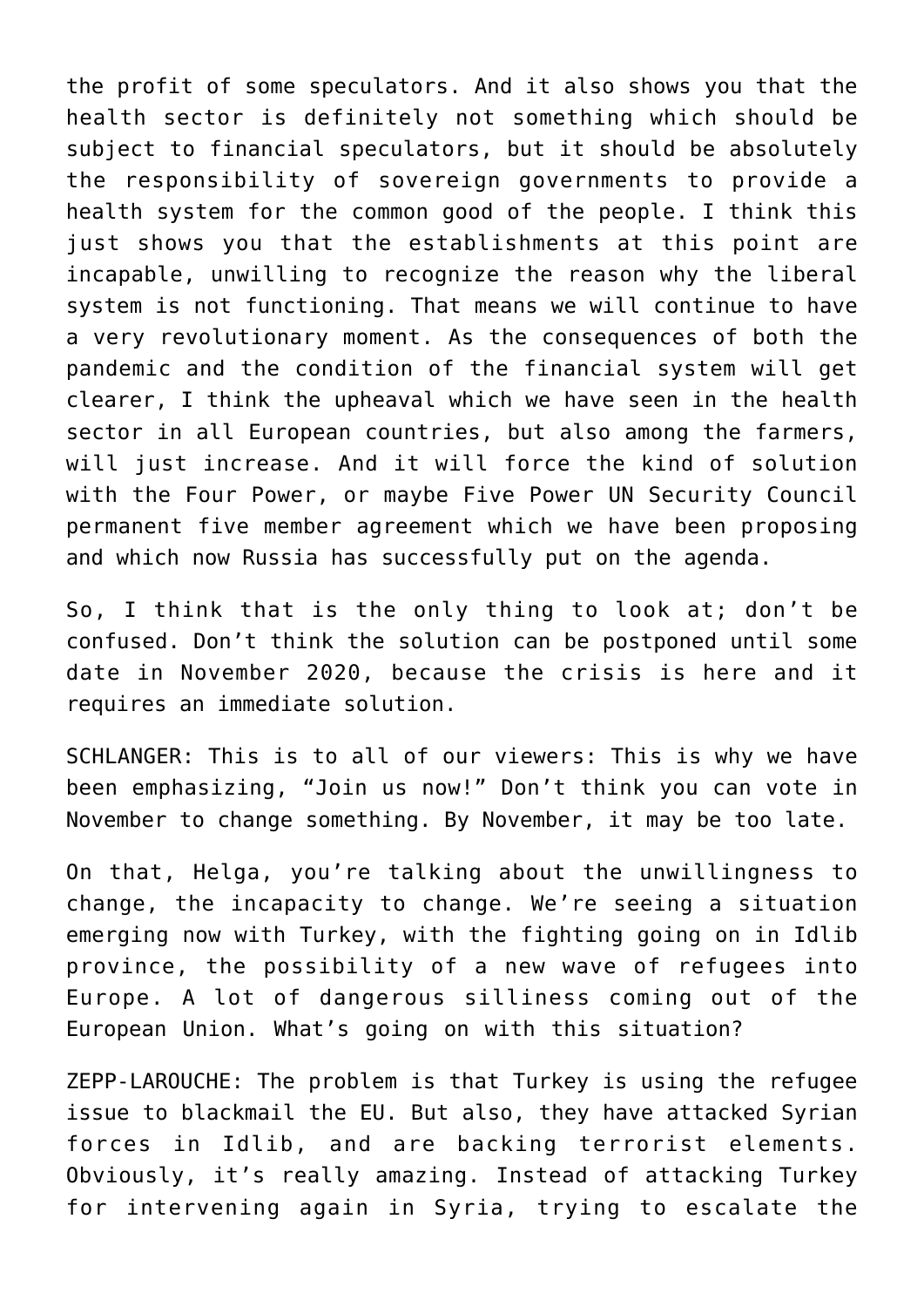longstanding war against the Assad government, the British First Secretary of State — Dominic Raab — came out in full support for Turkey. Then, this unfortunate German Defense Minister Annegret Kramp-Karranbauer [AKK] also threatened to increase the sanctions against Syria, and basically fully took the side of Turkey. Fortunately you have Russia in this situation, and Putin said very clearly that if Turkey enters Syrian air space and territory, it is at their own risk if they are being attacked. Russia obviously has a big role to play, Erdoğan will go to Moscow tomorrow, and he will meet on Thursday and Friday with President Putin. Obviously, if Putin and Trump would  $-$  they may be doing that already  $-$  but if they would agree on how to handle this crisis, then I think Erdoğan could somehow be contained. But what he is doing is, he is instrumentalizing these absolutely poor refugees. He has fed these 13-15,000 refugees the fake news that the border to Greece and Bulgaria would be open. Then, you had these horrendous pictures where tear gas is being used by the Greek police against these refugees. Then you have tear gas being used by the Turkish side, trying to drive these refugees over the border. These poor people, who have absolutely nothing to lose, because they are desperate; they are instrumentalized. They are absolutely in the middle of all of this, but obviously these pictures are supposed to force Europe to have another deal like the one which the EU concluded several years ago, paying 6 billion euros to Erdoğan so he would build these camps. There are all together 3 million Syrians in Turkey; there are many other people from Asia, from Afghanistan, from Iraq. Obviously, this is an untenable situation.

Turkey claims the EU did not pay the promised 6 billion euros — probably a lot of this money for NGOs and not giving to the Turkish government. This is all a completely disgraceful situation. And the situation between Turkey and Greece is super hot. There was just a delegation of the European Union — [EU President] Ursula von der Leyen, and [Charles] Michel, the head of the European Council, the head of the European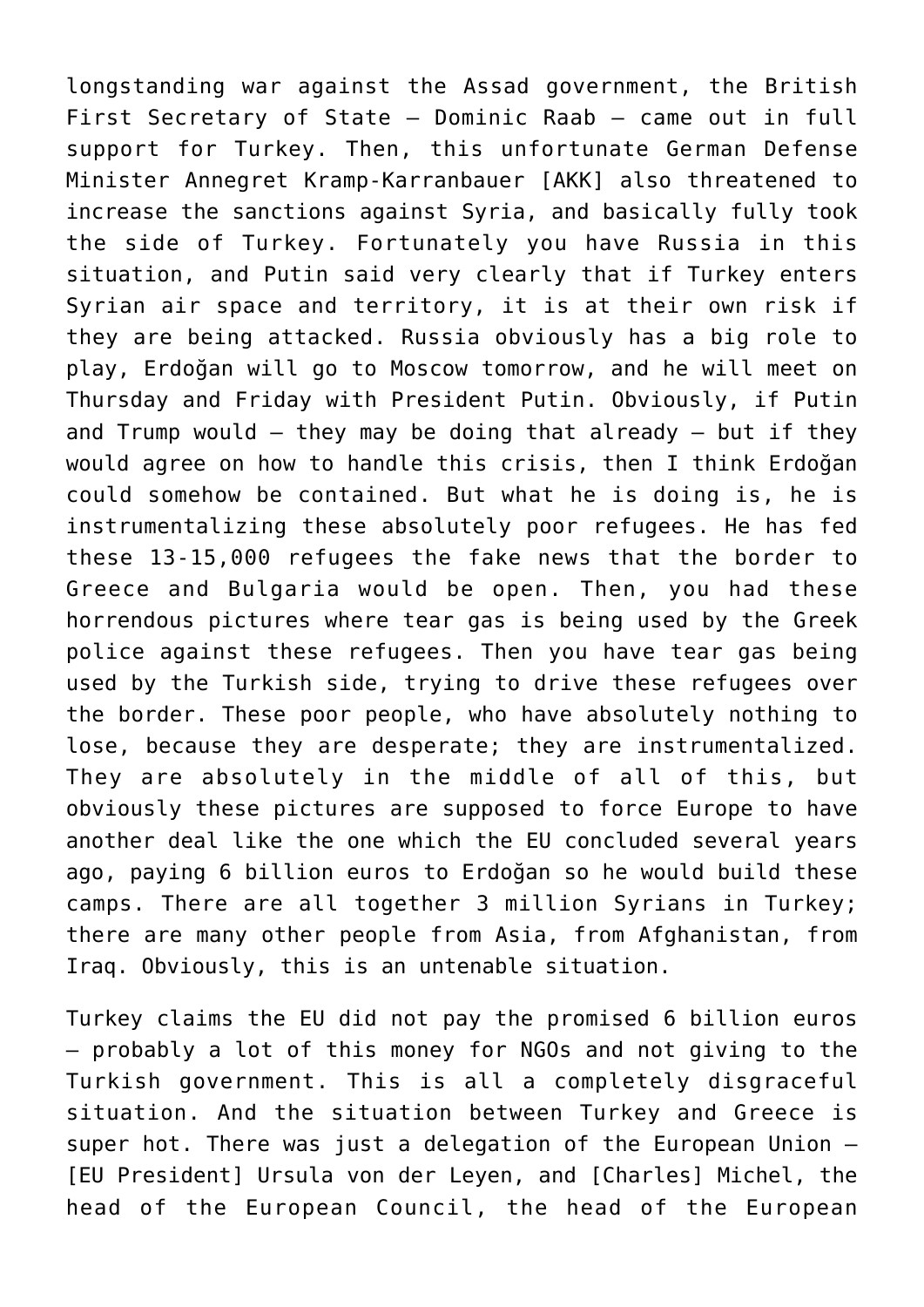Parliament [David] Sassoli, and the Prime Minister of Croatia [Andrej] Plenkovic — they all visited and gave a press conference together with Greek Prime Minister Mitsotakis, who basically said what is happening is that Turkey is absolutely making an asymmetric attack on the territory of Greece, and that this cannot be tolerated. So, these European Union guests had very little to say and very little to contribute, and it just shows you one more time the utter impotence of the EU. But it also shows that if you have the statements of AKK completely echoing what the British First Secretary of State is saying, you have clearly the EU falling into the Great Game of the British again; using the Middle East as the cockpit for the Great Game. One only can say, the only counter to that is what I said earlier: You need the Four Powers — the United States, Russia, China, and India — to work together to counter these machinations.

Otherwise, I think it should be obvious that the only way you can solve this problem of the refugees and the instability is, you have to have an economic development plan for the entire region. China offered several years ago to extend the New Silk Road from Iran to Iraq to Syria to Turkey to Egypt; to connect the New Silk Road via Turkey with Europe, and via Egypt with Africa. That is something which has to start, because you have to give hope to the people. You have to give the perspective of economic reconstruction of Syria, of Iraq, of Afghanistan. If you don't have an economic perspective, there is no way this problem can be solved. I find it absolutely criminal that some politicians still are on the line that they will not give a penny for the reconstruction of Syria until Assad is chased out of his office. I think this just completely criminal. The people who are saying that are personally responsible for the lives lost, and I think they should be treated with contempt.

I think what is needed right now is an urgent, international solidarity to reconstruct Southwest Asia as one region. Iran is one of the countries which has poverty out of control;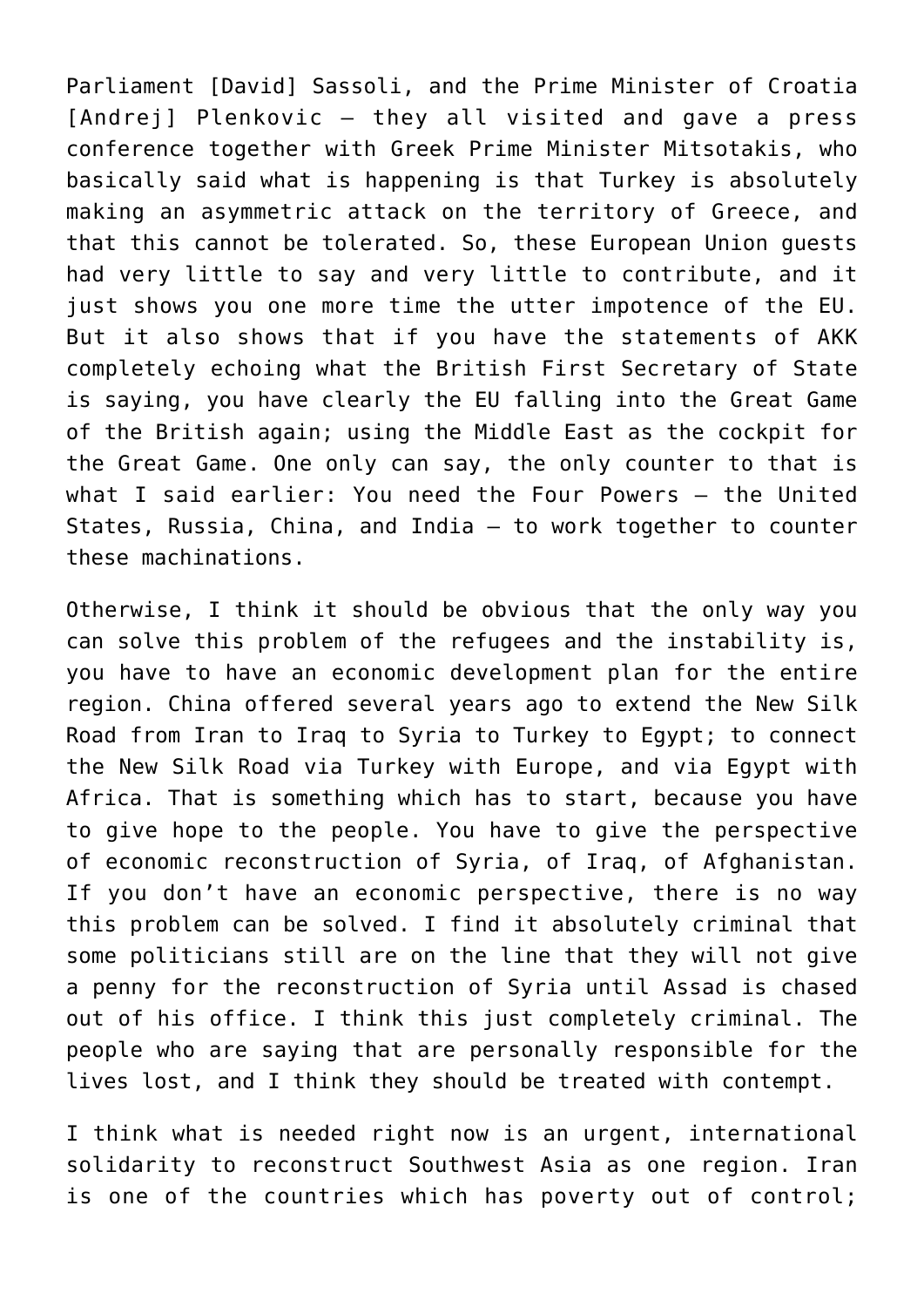coronavirus infection. President Rouhani said that is not one single region that is not affected by the coronavirus. Even some members of the government are reported to be sick. The sanctions which are imposed on Iran are killing people. I think it should stop right away, because you need a comprehensive solution. China has offered to help with the infrastructure; Russia has offered to help to build up the energy in the region. Obviously, other countries can participate in building up industry, agriculture, bringing in lots of new freshwater sources with new technologies. All of that would be absolutely feasible, but it does require that the countries stop playing these geopolitical games.

If you are for ending geopolitics because you don't want to have refugees, work with the Schiller Institute. Because we are the organization which is doing something; we are the organization which has solutions. That is why you should absolutely join us on the spot.

SCHLANGER: I'm just going to ask you one more question, because we're going a little bit longer than usual. But it's really crucial, given what you just said. In the midst of this confluence of crises, instead of panic and despair, you're talking about solutions. I found it very interesting that Donald Trump, when he was in Davos, spoke about the Dome in Florence, which you and your husband have often referenced, as an example of the merger of beauty and science that's the proper approach. We've been through, as a human race, a Dark Age before, when mankind has been lifted out of that with a new renaissance. You've been very outspoken about the need for this, so I think it would be very useful for you to just say something about that now.

ZEPP-LAROUCHE: Yes. Many of you probably know this extremely important book, the *Decameron* by Bocaccio. He described the consequences of the Black Death in the 14th Century on the population. When you read in this book, you can actually see the parallels to the present. The irrationality which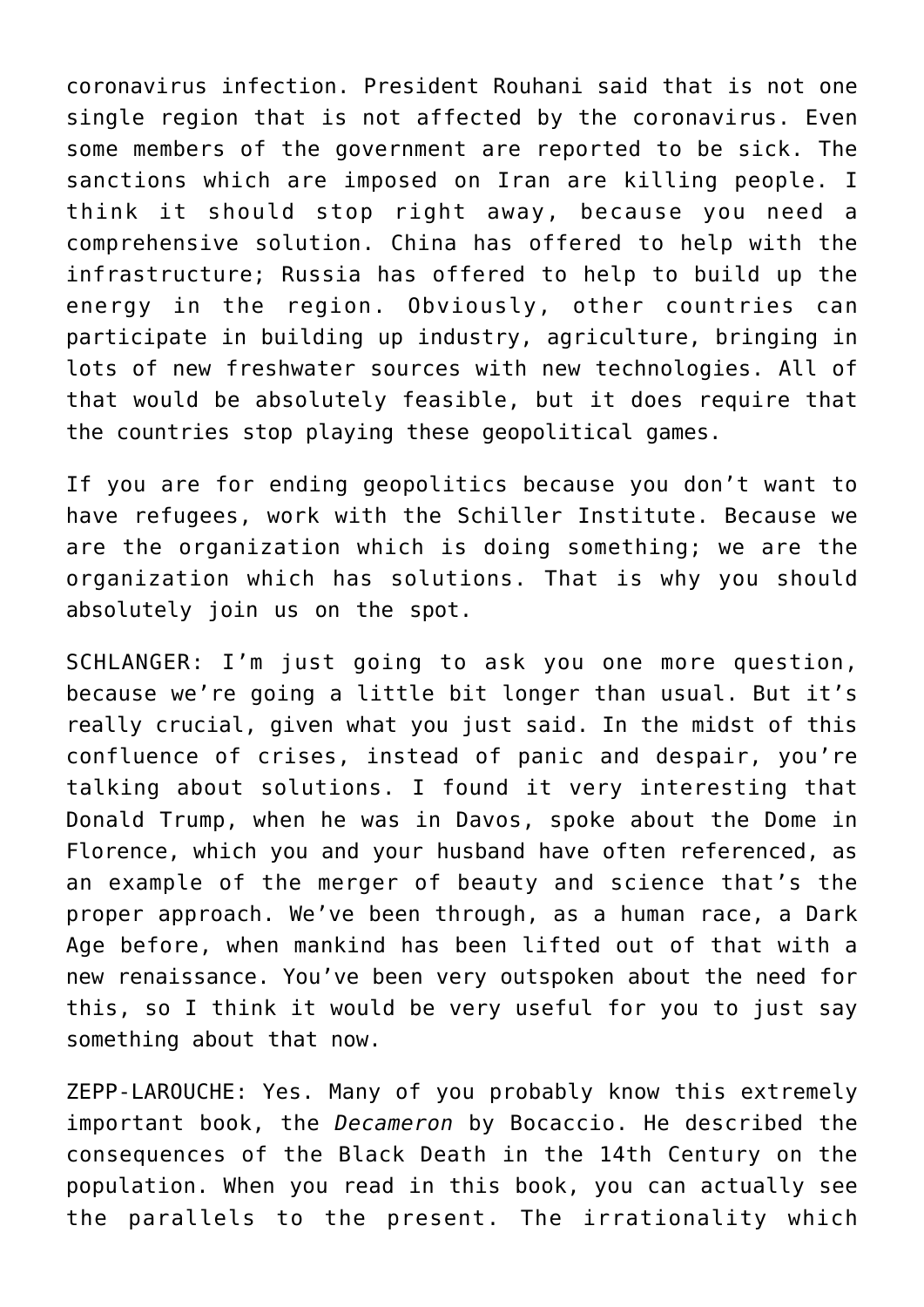naturally comes with pandemics; the misery; how people lose any kind of empathy because sickness overwhelms people. I don't think we are quite at that point yet in Europe, but if you look at what is happening in Africa with the locust plague destroying the basis for survival for many people, we are quickly approaching such a situation like in the 14th Century. I have said many times, you need to study how did mankind come out of the 14th Century and create the beautiful Italian Renaissance? Because that is a lesson to be learned. I can only make it very short. It was that there were a group of humanists developing who took the ideas of Dante Alighieri, of Petrarca, of the school of Padua, and basically said we have to go back to the sources. We have to go back to the original great philosophers. That was the environment which allowed among others — Nicholas of Cusa to bring the Greek Orthodox delegation to the Council of Ferrara and Florence. They brought the entire collected works of Plato. So, Nicholas of Cusa himself was one of the absolutely outstanding thinkers; I think he was probably the greatest thinker of the 15th Century, at least for European civilization. He introduced a new kind of thinking; the thinking of the coincidence of opposites — the *Coincidencia Oppositorum* — that you have to think of the higher level of unity where you can solve problems which are unsolvable on the level of Aristotelian contradictions. So, it was that new thinking which, in my view, also influenced the Peace of Westphalia, coming together with the thinking of Plato, which had been lost for 1700 years in Europe. Which then led to an explosion of a new image of man, a new optimism, a new role of science and technology, a new role of the common good being introduced for the first time in the question of the state.

So, the Italian Renaissance, which laid the foundation for 600 years of European civilization, which naturally the United States is also a part of, is a model. Because if you are in a crisis — and the West *is* in a crisis, because we have lost the roots, we have lost the connection to our great traditions. We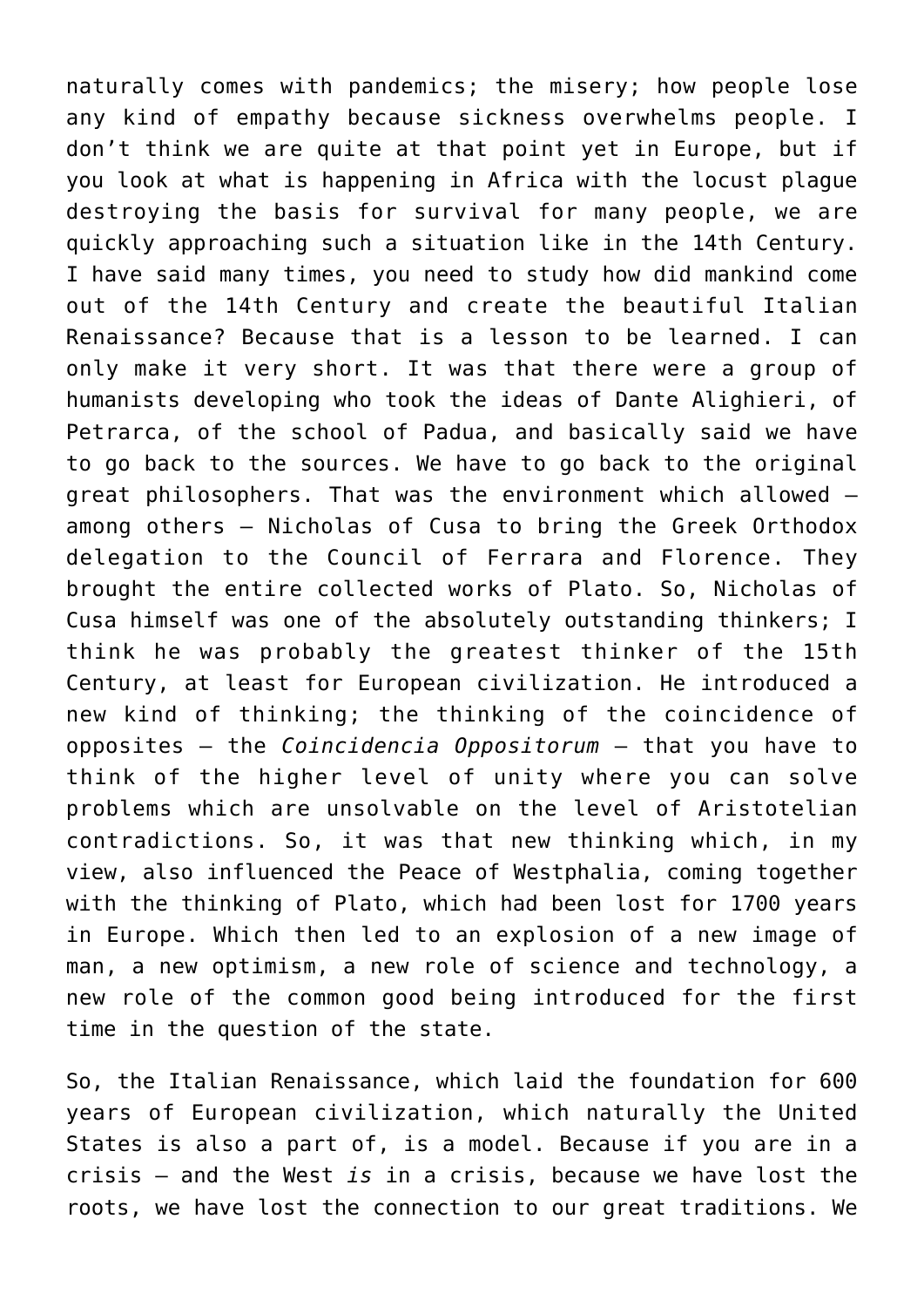have to go back to exactly like the Italians went back to the Greek period, so we have to back to the Greek period, the Italian Renaissance, to the German Classical period, and other great contributions in universal history, and revive the best traditions of what we had in the past. Which means we have to recognize that the liberal way, starting — and I know I'm upsetting now again a lot of people — starting with the Enlightenment, which really was an attack on the Renaissance, and go back to the humanist image of man. The idea that man is a unique species; that we are the only creative species on the planet and known in the universe so far; and that we have these great pieces of art. Of Classical composition, Classical music, of great poetry and drama, of great painting; just classical art in general. And that we have to somehow go back to the image of man associated with these highest expressions of human civilization.

I'm absolutely convinced that if we do that in this moment of the coronavirus crisis and other very severe challenges we are confronted with, I think we can have a revival. I think we can have a true renaissance of our identity based on these great traditions. Then maybe a great crisis can turn into a great chance. I always believe that Leibniz was absolutely correct that a great evil always means that mankind has the chance to create an even higher good, exactly because of this creative identity of man.

However, I have to say one thing. I am absolutely convinced also that this requires the full rehabilitation of my late husband; because his ideas laid the foundation for this movement and for the analysis from 50 years ago being correct all the way along the way. And having provided the solutions which we urgently need today. So, I think you should join our fight for the rehabilitation of Lyndon LaRouche, because I think his exoneration would have the same intellectual spark and effect like the re-introduction of Plato in the Italian Renaissance. By getting people on a completely different level